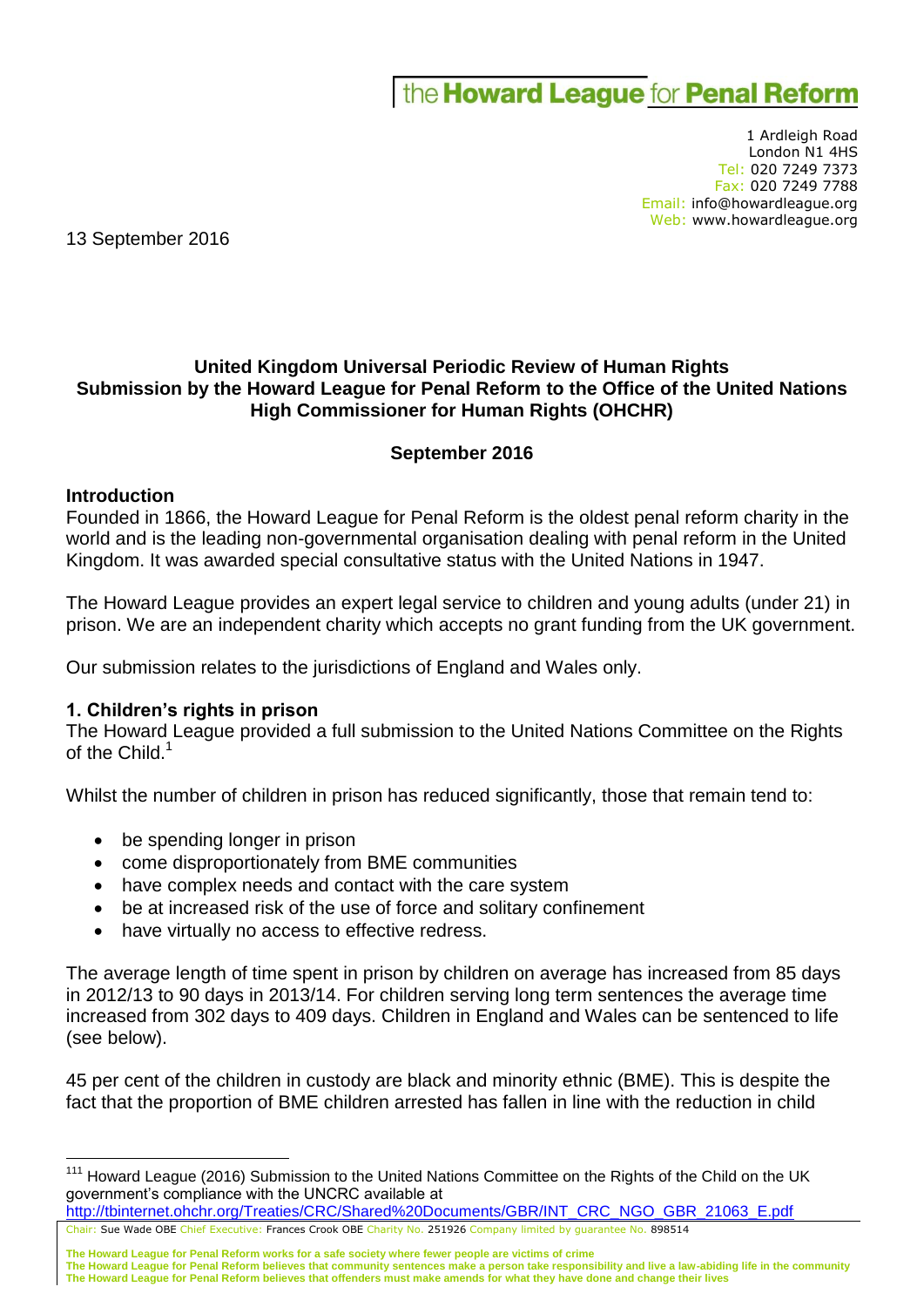arrests<sup>2</sup>. BME children reported a poorer experience than white children in the latest survey of children in custody by Her Majesty's Inspectorate of Prisons (HMIP) and the Youth Justice Board  $(YJB)^3$ .

Children in prison tend to have complex needs that are not being met and high levels of contact with the care system. Howard League commissioned research shows that this may well be because children in care, especially those in residential homes, are far more likely to be criminalised than other children<sup>4</sup>.

The Howard League review of the Carlile Inquiry ten years on<sup>5</sup> has shown that restraint, solitary confinement and strip-searching continue to be used on children. Despite a decrease in the number of children in custody, the rate of restraint has more than doubled in the last five years. In the year ending March 2015, children in England and Wales were restrained 4,837 times. Data provided to parliament in 2016 revealed that in the five years to March 2015, children sustained 4,284 injuries as a result of restraint.

The Howard League<sup>6</sup> reported that the majority of children in penal custody are detained in institutions where restraint is routinely used to get children to do as they are told. This is unlawful. Data on the MMPR (Minimising and Managing Physical Restraint), the new system of restraint for use in children's prisons, showed that the use of force for good order and discipline accounted for between 20-28 per cent of total incidents of use of force in young offender institutions (YOIs).

At Cookham Wood prison, the Inspectorate of Prisons found that children were only receiving association on alternate days and some children were only out of their cells for two hours a day following the imposition of a restricted regime. HMIP found that a quarter of the boys at Feltham prison were on restricted regimes, which meant they were "*in effect experiencing solitary confinement on their residential units"*.

There is no central data on the number of children placed in segregation units in prisons. Data from the HMIP inspection of Feltham prison<sup>7</sup> showed that there had been 295 instances of segregation in the six months prior to the inspection, an increase of 37 per cent since the previous inspection. Boys identified as at risk of self-harm and suicide were locked up for too long with little to do and prison documents confirmed that a number had self-harmed because of the isolation of these restricted regimes.

In 2006, the Howard League recommended that the routine strip-searching of children should end and be replaced by a risk-led approach<sup>8</sup>. Following successful and continued lobbying by the Howard League, the Ministry of Justice introduced pilots using a risk-based approach. In 2014, the prison rules were changed so that children are not automatically strip-searched on arrival. The Howard League legal work with children in prison has revealed that in practice too

<sup>3</sup> HMIP and YJB (2015) Children in custody 2014-15. An analysis of 12-18-year-olds' perceptions of their experience in secure training centres and young offender institutions. London: HMIP and YJB

 $\overline{a}$ 

 $^2$  Howard League (2015) Child arrests in England and Wales 2014. London: the Howard League

<sup>&</sup>lt;sup>4</sup> The Howard League (2016) Criminal care: children's homes and criminalising children. London: the Howard League

<sup>&</sup>lt;sup>5</sup> Howard League (2016) The Carlile Inquiry 10 years on: the use of restraint, solitary confinement and stripsearching on children. London: the Howard League<br><sup>6</sup> ibid

<sup>7</sup> HMIP (2015) Report on an unannounced inspection of HMYOI Feltham (Children and young people) 27 July-2 August. London: HMIP

<sup>&</sup>lt;sup>8</sup> Howard League (2006) The Lord Carlile of Berriew QC: an independent inquiry into the use of physical restraint, solitary confinement and forcible strip searching of children in prisons, secure training centres and local authority secure children's homes

Chair: Sue Wade OBE Chief Executive: Frances Crook OBE Charity No. 251926 Company limited by guarantee No. 898514

**The Howard League for Penal Reform works for a safe society where fewer people are victims of crime**

**The Howard League for Penal Reform believes that community sentences make a person take responsibility and live a law-abiding life in the community The Howard League for Penal Reform believes that offenders must make amends for what they have done and change their lives**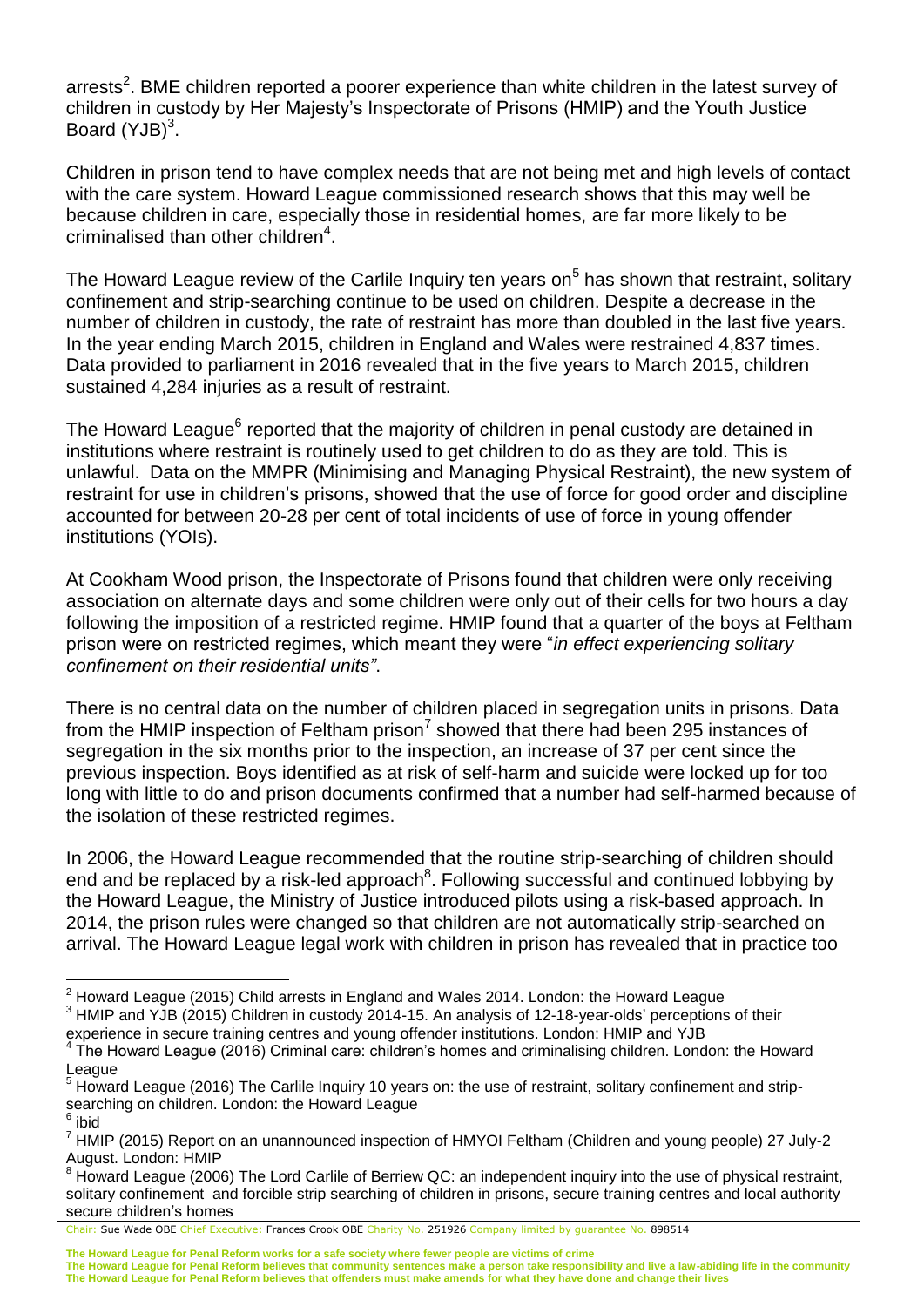many children are still being strip-searched. There are particular concerns about boys being strip-searched under restraint, an issue also highlighted by Her Majesty's Inspectorate of Prisons.

The on-going degrading treatment of children in penal detention was exposed in January 2016 by the BBC's *Panorama* programme, presenting its undercover investigation at the privately run Medway Secure Training Centre. The programme revealed child abuse, coercion and the falsification of records at Medway. Kent Police are investigating and have arrested eleven people. The Government commissioned a report by an independent Medway Improvement Board,<sup>9</sup> which revealed deep-seated concerns. However, the centre remains open, along with two other privately run STCs.

The Howard League has raised concerns with the government about the suitability of MCTNovo to run Rainsbrook STC given its record of human rights violations in its prisons in the US.

Opportunities for children to challenge their treatment and seek redress have been severely curtailed since legal aid cuts in 2013. Alternative systems, such as access to children's advocacy services and the Prisons and Probation Ombudsman, have not adequately addressed this gap. For example, the PPO<sup>10</sup> still receives very few complaints from children, and the advocates have been criticised in the Medway Improvement Board report.

# **2. Lifers and indeterminate sentences**

England and Wales imprisons more people with indeterminate sentences (life and Imprisonment for Public Protection (IPP)) than the other 46 countries of the Council of Europe combined. Latest figures show that there are 11,505 people serving indeterminate sentences, 7,372 serving life sentences and 4,133 serving  $IPPs<sup>11</sup>$ . This compares to 4,530 in 2001 and 2,708 in  $1991^{12}$ .

As the number of people serving indeterminate sentences has increased, so too has the length of time they spend in prison. In 2005 the average minimum tariff for a mandatory life sentence was just under 16 years; by 2014 the average minimum tariff was almost 21 years – a 32 per cent increase in less than a decade<sup>13</sup>. The average tariff for non-mandatory life sentences increased by 75 per cent over the same time period, from just over six years to almost 11 years<sup>14</sup>. There does not appear to be any explanation for these significant increases in tariff length other than sentence inflation. The Howard League has recommended that the UK government take action to reverse sentence inflation and that a review of recommended tariff lengths for life sentences should be undertaken<sup>15</sup>.

IPPs were introduced in 2005 and abolished in 2012. The sentence is widely discredited: denounced by all political parties and the courts. Former Home Secretary David Blunkett, who oversaw the introduction of IPPs, has also publicly stated his regret at the injustices the sentences resulted in. However, latest figures show that 4,133 people remain in prison serving an IPP sentence<sup>16</sup>; 1,353 of whom have been in prison for at least five years over their tariff

**The Howard League for Penal Reform works for a safe society where fewer people are victims of crime**

 $\overline{a}$ <sup>9</sup> Medway Improvement Board (2016) Final report of the Board's advice to the Secretary of State for Justice. Available at https://www.gov.uk/government/uploads/system/uploads/attachment\_data/file/523167/medwayreport.pdf

 $10$  PPO (2015) Learning lessons from PPO investigations. Why do women and young people in custody not make formal complaints? London: PPO

Ministry of Justice 2016

<sup>&</sup>lt;sup>12</sup> Home Office 2001

<sup>&</sup>lt;sup>13</sup> Ministry of Justice 2015

 $14$  ibid

<sup>&</sup>lt;sup>15</sup> Howard League (2016) Faint Hope: what to do about long sentences. London: the Howard League <sup>16</sup> Ministry of Justice 2016

Chair: Sue Wade OBE Chief Executive: Frances Crook OBE Charity No. 251926 Company limited by guarantee No. 898514

**The Howard League for Penal Reform believes that community sentences make a person take responsibility and live a law-abiding life in the community The Howard League for Penal Reform believes that offenders must make amends for what they have done and change their lives**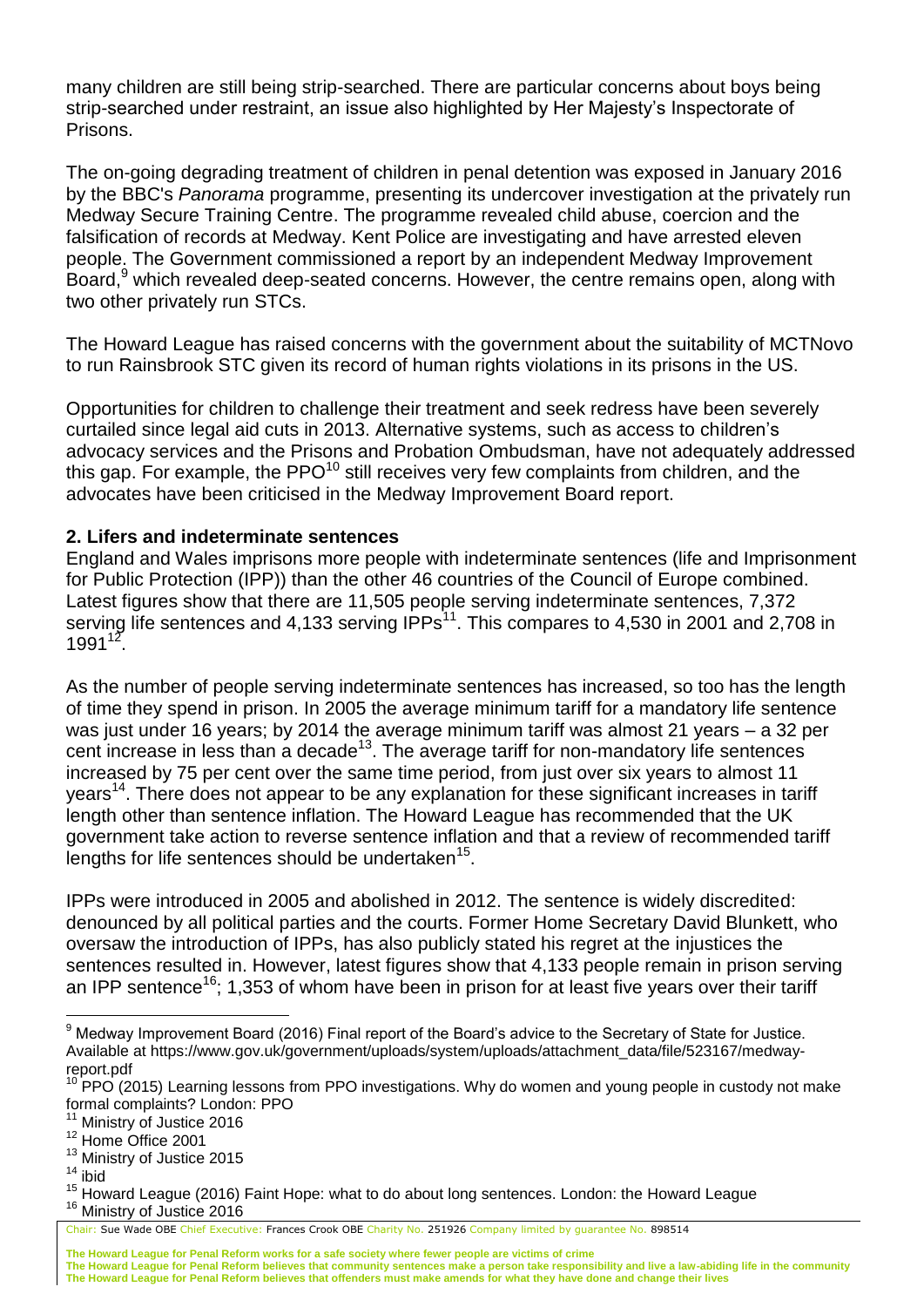expiry date<sup>17</sup>. Prisoners serving IPP sentences can only be released by the Parole Board if they can demonstrate that the risk of serious harm to the public is no more than minimal - the same test that is applied to life sentence prisoners. However, IPPs tend to have fairly short minimum terms and the prison and probation services have struggled to find the resources to deliver effective interventions and resettlement work during the minimum tariff period. This is compounded by an overstretched Parole Board with a large backlog of hearings has resulted in thousands of IPP prisoners being stuck in prison years beyond their punishment term or following recall.

The psychological impact of the IPP sentence has been documented in numerous reports<sup>18</sup>. Recent figures from the Ministry of Justice show that IPP prisoners are much more likely to selfharm than other prisoners, including those serving life sentences<sup>19</sup>. It is crucial that the government acts to speed up the release process for the remaining IPP prisoners and plans are put together for their support in the community.

England and Wales is one of the few jurisdictions in Europe to sentence children to life sentences. 'Detention at Her Majesty's Pleasure' (HMP) is a mandatory life sentence for all children convicted of murder. Discretionary life sentences for children convicted of 'grave crimes' (those which if convicted of one as an adult would attract a sentence of at least 14 years) are also available to the judiciary.

The number of people in prison serving indeterminate sentences imposed for an offence committed as a child is difficult to obtain as the Ministry of Justice do not centrally record the information, but it is believed to be several hundred. 361 children received HMP sentences between 1995 and 2013. A further 354 were sentenced to discretionary life sentences or Detention for Public Protection (DPPs) between 2005 and 2012.

There are a number of people sentenced to the equivalent of an IPP as children who are still stuck in the system. The Howard League is aware of at least one person who was given a minimum term of less than one year aged 15, which he has now served ten times over.

### **3. Recall**

The use of recall in England and Wales, the process by which people are administratively returned to prison after having been released on licence, is excessive. The number of people in prison due to recall has increased by 55 times since  $1993^{20}$ . In the last 12 months alone the recall population has increased by 15 percent $^{21}$ . The recent increase is largely due to the changes brought in by the Offender Rehabilitation Act 2014, which enabled the majority of the probation service to be sold to private companies and for the first time extended licence conditions to people who had served short sentences of less than 12 months.

There is a lack of due process in the recall system. In the majority of cases the initial decision to recall to custody is made by a single probation officer and invariably rubber stamped by the Secretary of State for Justice. The reasons for which people can be recalled are broad and often vague. They include: failing to be 'of good behaviour', 'failure to keep in touch' and 'drugs/alcohol', amongst others. These encompass a wide range of behaviours which would be of no interest to the authorities if a person were not on licence. If a person is recalled due to suspicion they have committed a further offence, they are not entitled to be released

<sup>19</sup> Ministry of Justice 2016

 $\overline{a}$ 

<sup>21</sup> Ministry of Justice 2016

**The Howard League for Penal Reform works for a safe society where fewer people are victims of crime**

**The Howard League for Penal Reform believes that community sentences make a person take responsibility and live a law-abiding life in the community The Howard League for Penal Reform believes that offenders must make amends for what they have done and change their lives**

<sup>&</sup>lt;sup>17</sup> Letter from Michael Gove to Bob Neill

<sup>&</sup>lt;sup>18</sup> For example, Howard League (2013) The Never-Ending Story: indeterminate sentences and the prison regime: the Howard League

<sup>&</sup>lt;sup>20</sup> Ministry of Justice 2013 – story of the prison population 1993-2012

Chair: Sue Wade OBE Chief Executive: Frances Crook OBE Charity No. 251926 Company limited by guarantee No. 898514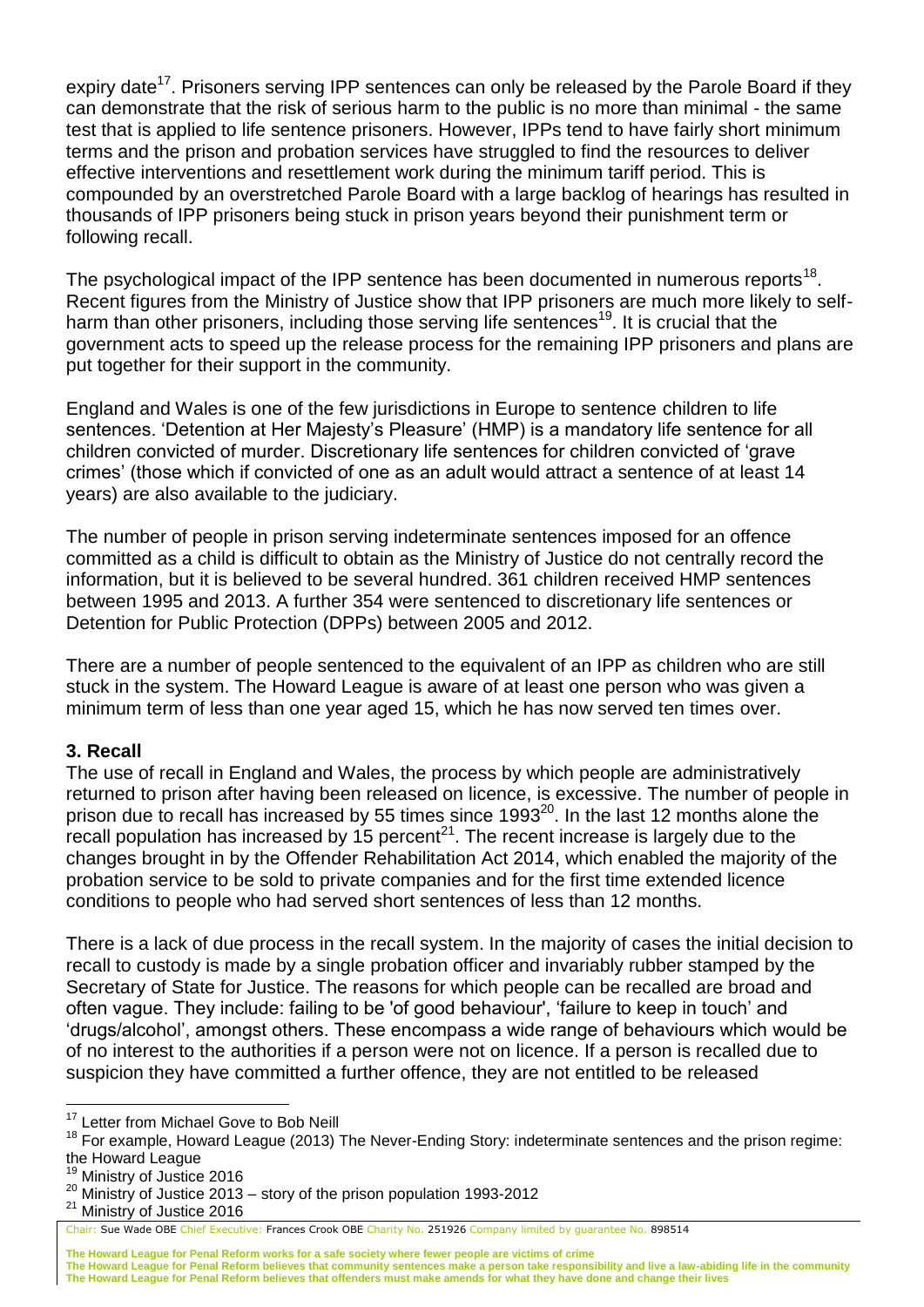immediately if charges are not subsequently brought. A lack of suitable accommodation and support means that prisoners who would otherwise be eligible for release following recall are often stuck in prison.

There are real risks that in the new partly privatised probation system, decisions will be motivated by financial factors. The National Audit Office (NAO) has expressed concerns that private companies will be less motivated to trigger breach proceedings as such actions would affect their 'results'. Conversely, the Howard League is concerned companies could be encouraged to trigger recall as early as possible to avoid investing in people who they think are doomed to fail $^{22}$ .

The recall and breach system therefore requires significant reform. The Howard League argues that the possibility of recall to prison as a consequence of a breach of licence should be removed. Further criminal activity can be dealt with separately through the usual channels. Other community penalties can be imposed for breaches of licence that do not amount to a criminal offence.

## **4. Prison overcrowding**

Prisons in England and Wales have long been overcrowded. The problem has been intensified in recent years due to a combination of prison closures and a rising prison population<sup>23</sup>. 74 of the 118 prisons currently operational (excluding immigration removal centres) are holding more people than they are designed to hold safely<sup>24</sup>. Across the estate as a whole there are 8,206 more people than the system can accommodate under the Certified Normal Accommodation measure, the Ministry of Justice's own assessment of the number of people that can be held in safe and decent conditions. Latest figures show that this equates to 22,272 people in overcrowded cells<sup>25</sup>.

The Ministry of Justice has stated that the current policy to build nine new prisons in the coming years will help tackle the overcrowding problem. However, all previous attempts to build out of an overcrowding crisis have failed as the prison population continues to rise. New prisons therefore simply create an even larger, overcrowded system. Instead of building new prisons the government should focus on reducing the number of people in prison.

### **5. Violence and deaths in prison**

There has been a decline in safety in prison custody since 2012 and a rise in the levels of assaults, self-harm and deaths.

There were eight homicides in prison in 2015, the highest number of homicides per calendar year since records began in 1978. Data from the Ministry of Justice<sup>26</sup> show that in the last 12 months to December 2015 there were: 20,518 assault incidents, up 27 per cent from 16,219 incidents in the same period in 2014. There were 2,813 serious assaults, up 31 per cent from 2,150 in the previous year.

There were 15,511 prisoner-on-prisoner assaults, up 24 per cent from 12,552 incidents in the previous 12 months. Of these, 2,197 were recorded as 'serious', a rise of 31 per cent from 1,682 in the same period in 2014.

 $\overline{a}$ 

Chair: Sue Wade OBE Chief Executive: Frances Crook OBE Charity No. 251926 Company limited by guarantee No. 898514

**The Howard League for Penal Reform believes that community sentences make a person take responsibility and live a law-abiding life in the community The Howard League for Penal Reform believes that offenders must make amends for what they have done and change their lives**

<sup>&</sup>lt;sup>22</sup> National Audit Office 2016

<sup>23</sup> Howard League (2014) Breaking Point: Understaffing and overcrowding in prisons. London: Howard League <sup>24</sup> Ministry of Justice, prison population monthly statistics

<sup>&</sup>lt;sup>25</sup> Information obtained from a Freedom of Information request to the Ministry of Justice.

<sup>&</sup>lt;sup>26</sup> Ministry of Justice safety in custody statistics.

**The Howard League for Penal Reform works for a safe society where fewer people are victims of crime**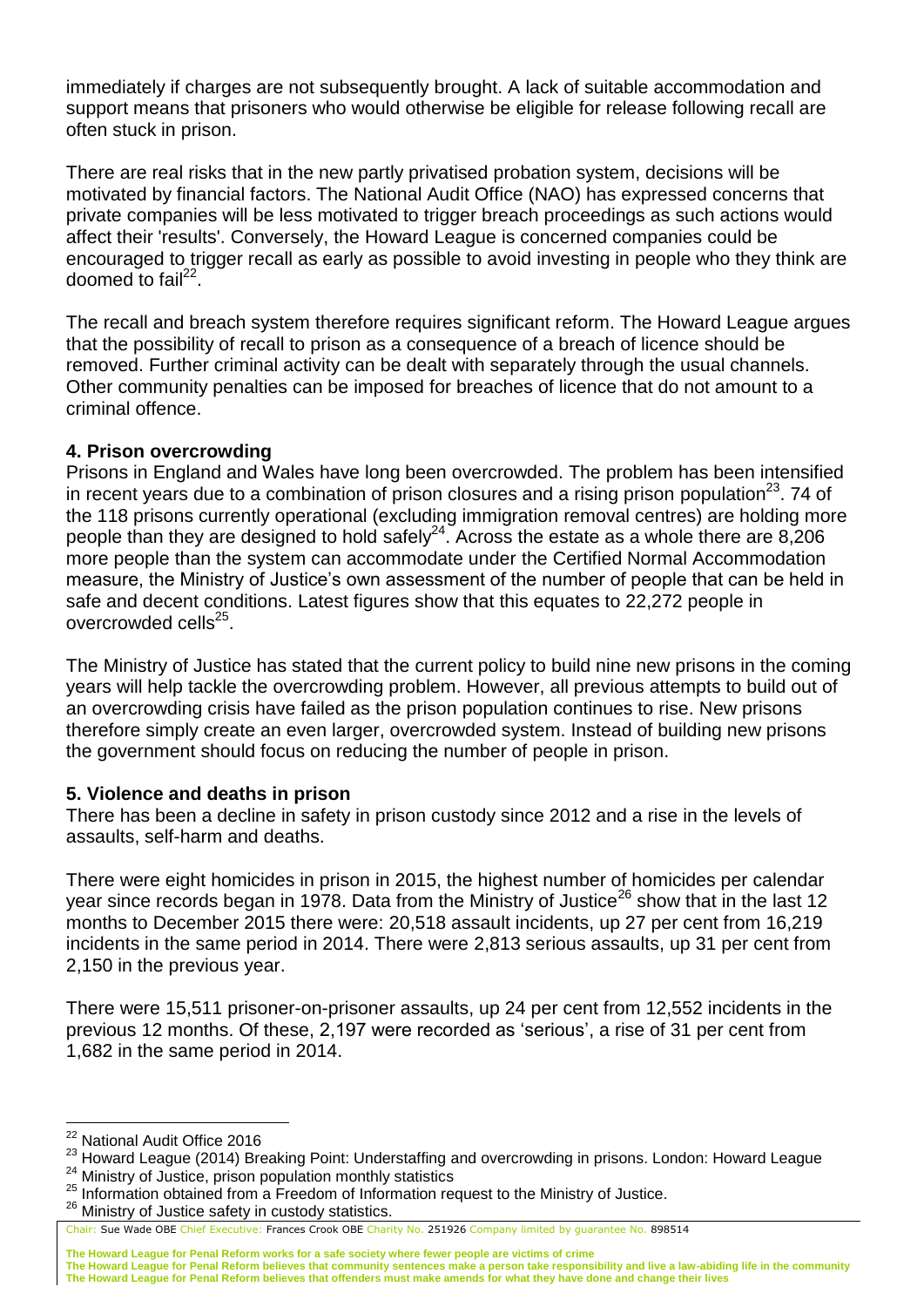The number of recorded self-harm incidents in prison rose from 23,158 in 2012 to 32,313 in 2015, a rise of 40 per cent. 9,458 prisoners reported to have self-harmed, up 1,665 (21%) on the same period in 2014. There were 2,261 hospital attendances as a result of self-harm in 2015, an increase of 504 (29%) on the previous year.

89 people died by suicide in prison in 2015 and the same number in 2014.

In a recent report on Forest Bank prison, Her Majesty's Inspectorate of Prisons<sup>27</sup> recorded that some prisoners were 'self-isolating' themselves as they were too frightened to come out of their cells.

# **6. Solitary confinement in prisons**

 $\overline{a}$ 

The Howard League has raised numerous concerns about the use of solitary confinement in prisons. We provided expert evidence and legal argument before the Supreme Court in the case of *R* (on the application of Bourgass and another) v Secretary of State for Justice (2015) UKSC 54, which led to the revision of the Secretary of State's segregation policy. We have also brought numerous complaints about the use of isolation to the Prison and Probation Ombudsman (PPO).

The Supreme Court judgment in *Bourgass* highlighted the risks to the physical health, mental health and even life of a prisoner subject to a prolonged period of solitary confinement, including:

- The disproportionate number of self-inflicted deaths in segregation
- The harmful psychological effects of isolation, which can become irreversible after 15 days
- The symptoms of solitary confinement, ranging from insomnia and confusion to hallucinations and psychosis
- Negative health effects, which can occur after only a few days in solitary confinement and rise with each additional day spent in solitary.

The Harris Review<sup>28</sup> into self-inflicted deaths in custody of 18-24 year olds and the Prisons and Probation Ombudsman<sup>29</sup> expressed concerns about the use of segregation and special accommodation.

The Howard League submitted a response to the National Offender Management Service's Amendment to the policy on segregation (PSO 1700), raising concerns that the revised rules on segregation did not safeguard children and other vulnerable prisoners against the very real risks associated with segregation.

The Howard League is firmly of the view that the 42 day time limit for an external review of the use of segregation for individuals is too long for all prisoners and that the Rules are unlawful. We urged the Secretary of State for Justice to revise the Rules. The Legislative Scrutiny Committee referred the amendment to the Rules to the attention of the House of Lords and reported that the Secretary of State was reviewing the 42 day policy in early 2016. In recent correspondence with the Howard League, the Minister for Prisons confirmed that the review is yet to commence. The Howard League continues to work with children and young people who are spending prolonged periods in isolation and is not aware of a single decision by the

<sup>&</sup>lt;sup>27</sup> HMIP (2016) Report on an unannounced inspection of HMP Forest Bank, 8-9, 15-19 February 2016. London: **HMIP** 

<sup>&</sup>lt;sup>28</sup> Harris (2015) Changing Prisons, Saving Lives: Report of the Independent Review into Self-inflicted Deaths in Custody of 18-24 year olds*.* London: HMSO

Chair: Sue Wade OBE Chief Executive: Frances Crook OBE Charity No. 251926 Company limited by guarantee No. 898514 <sup>29</sup> PPO (2015) Learning from PPO Investigations: Self-inflicted deaths of prisoners – 2013/14. London: PPO